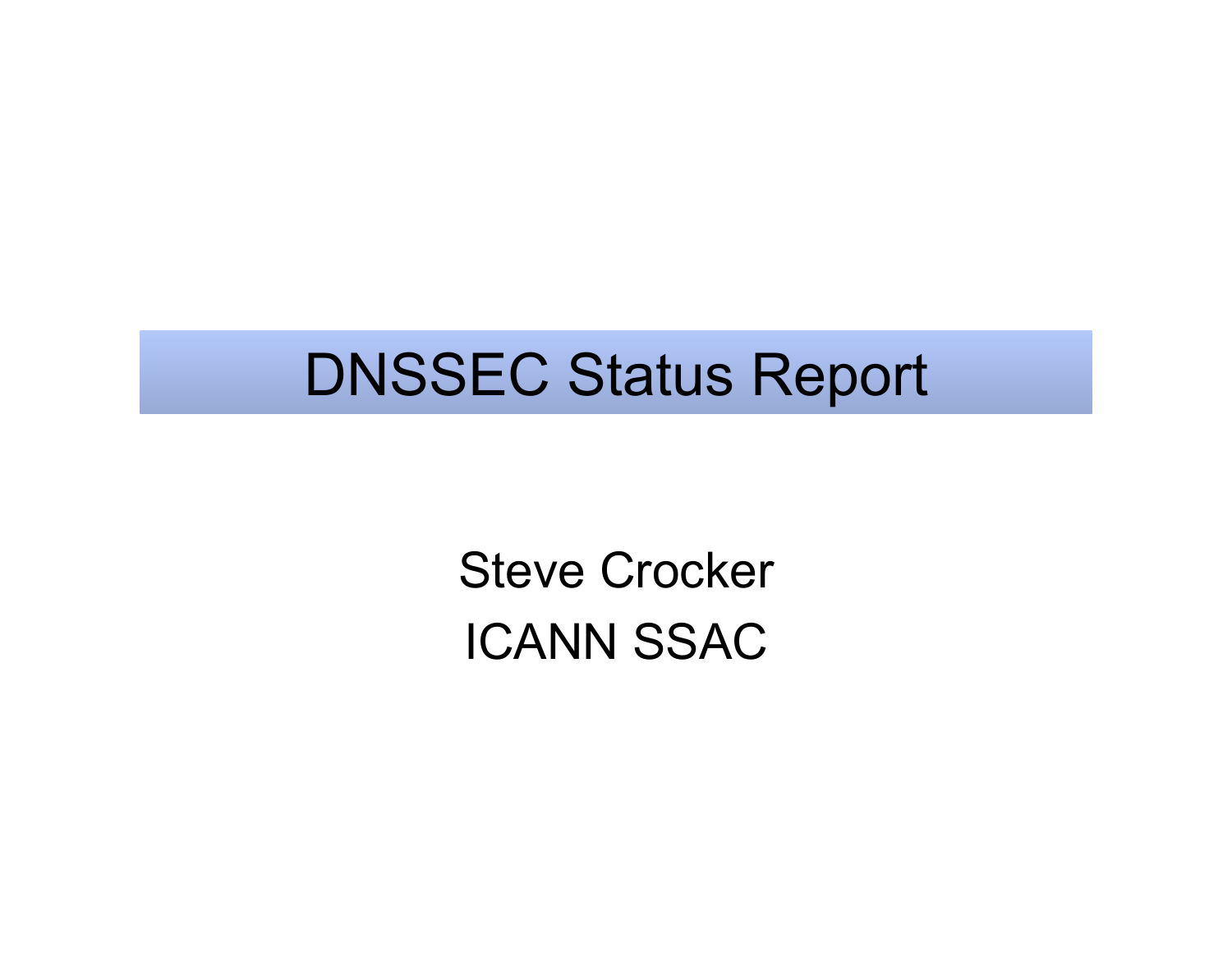#### SAC026, *Statement on Deployment of DNSSEC*

- 1. Protocol completeness
- 2. Key rollover process
- 3. Trust anchor repositories
- 4. Implementation and deployment testing
- 5. Performance and error analysis, establishing metrics for success
- 6. End User Application development
- 7. Availability of DNSSEC on commonly used DNS server platforms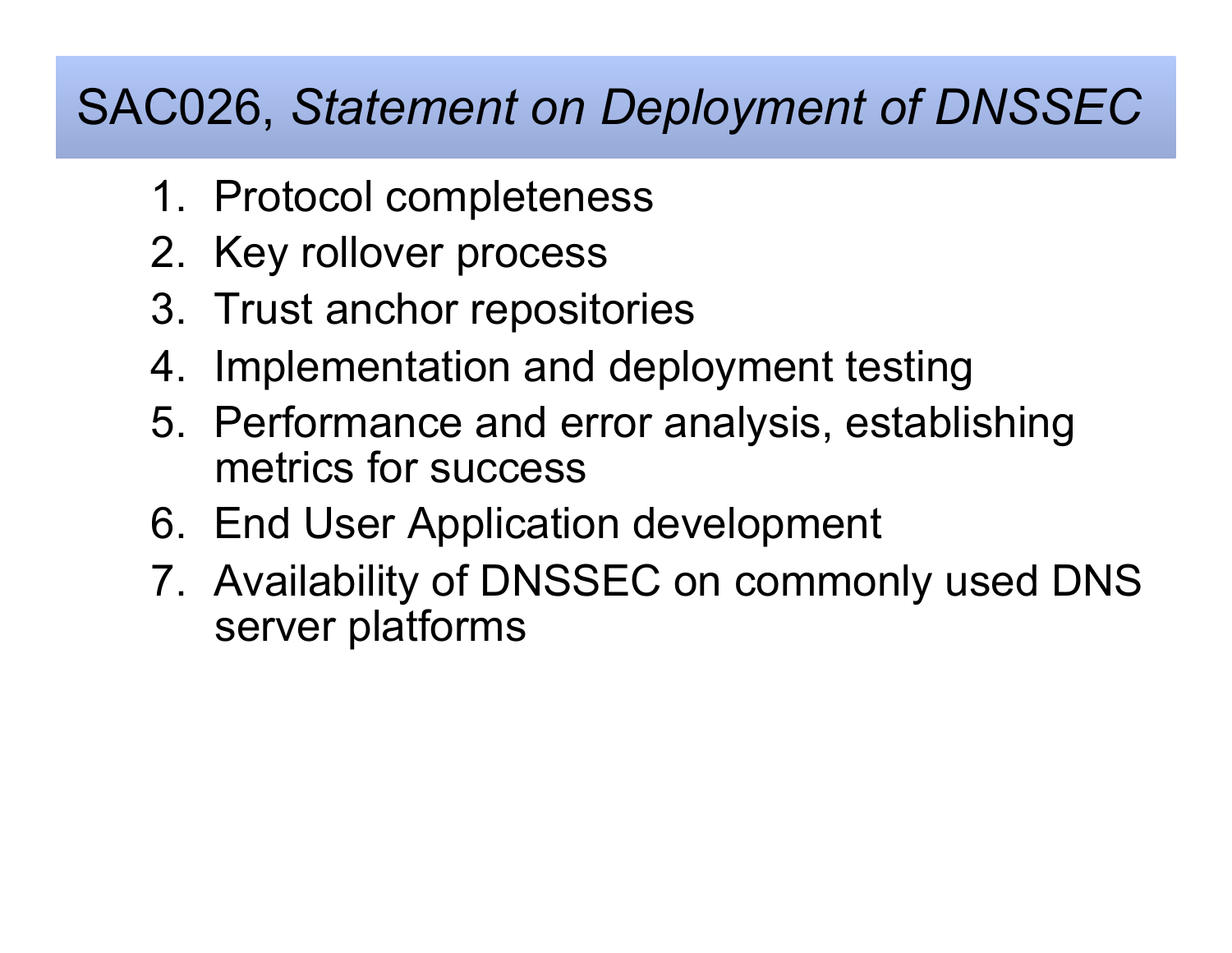## 1. Protocol Completeness

- Multiple, interoperable implementations of DNSSEC standards exist
	- RFC 4033, DNS Security Introduction and Requirements
	- RFC 4034, DNS Security Extensions Resource Records
	- RFC 4035, DNS Security Extensions Protocol Modifications
	- RFC 5011, DNS Key Rollover
	- RFC 5155, DNSSEC Hashed Authenticated Denial of Existence
- In use in test and production environments
	- Bulgaria, Czech Republic, Sweden, Brazil, Puerto Rico, dot Museum, dot Org, dot Gov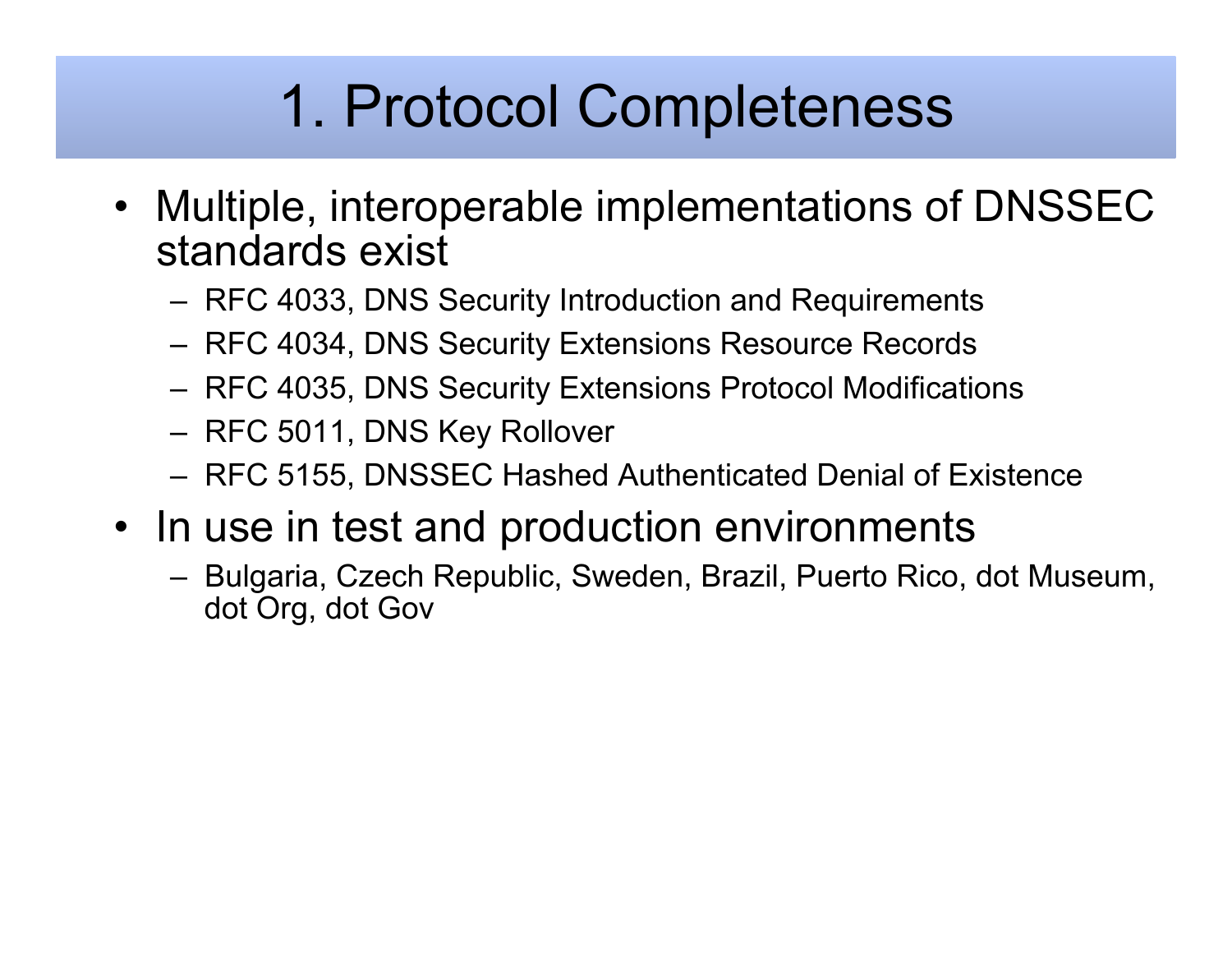# 1. Ongoing standards activities

- Expanded set of return values for error responses from validating resolvers
- Formal DNSSEC Validator API
- Framework for Trust Anchor Repositories
- Conventions for transferring secured domains from one registrar to another
- Migration methods
	- to larger keys sizes for existing digital signature algorithms
	- to a newly specified digital signature algorithm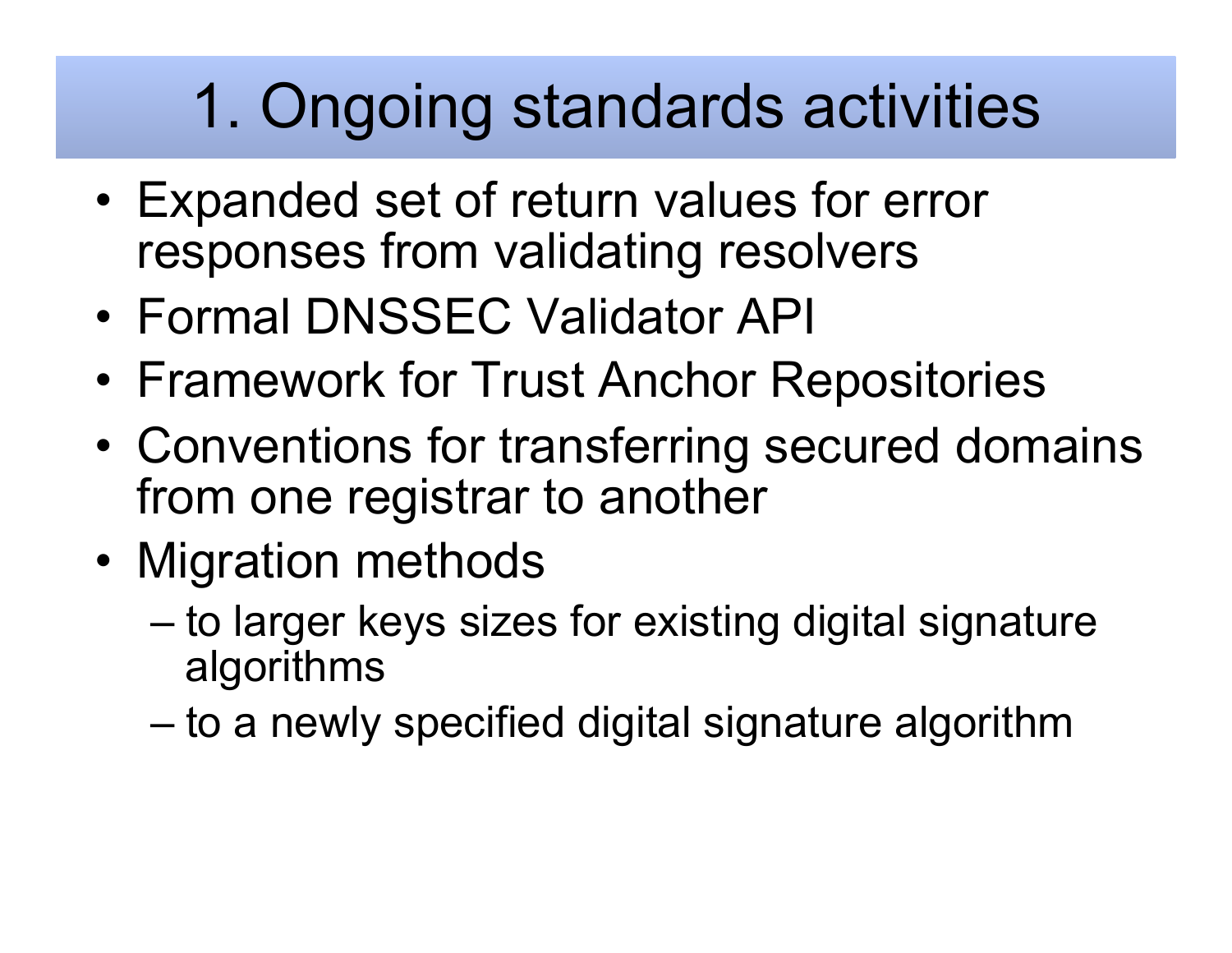#### 2. Key Rollover & 3.Trust Anchor Repositories

- Treated together (related)
- Four ways to deal with trust anchor rollover
	- Manually
	- via a TAR (e.g., IANA ITAR)
	- Via DNS Look aside Validation (DLV)
	- automatically via the RFC 5011 process
- Report examines issues in some detail
- Initial work complete, further work and consensus within the community is needed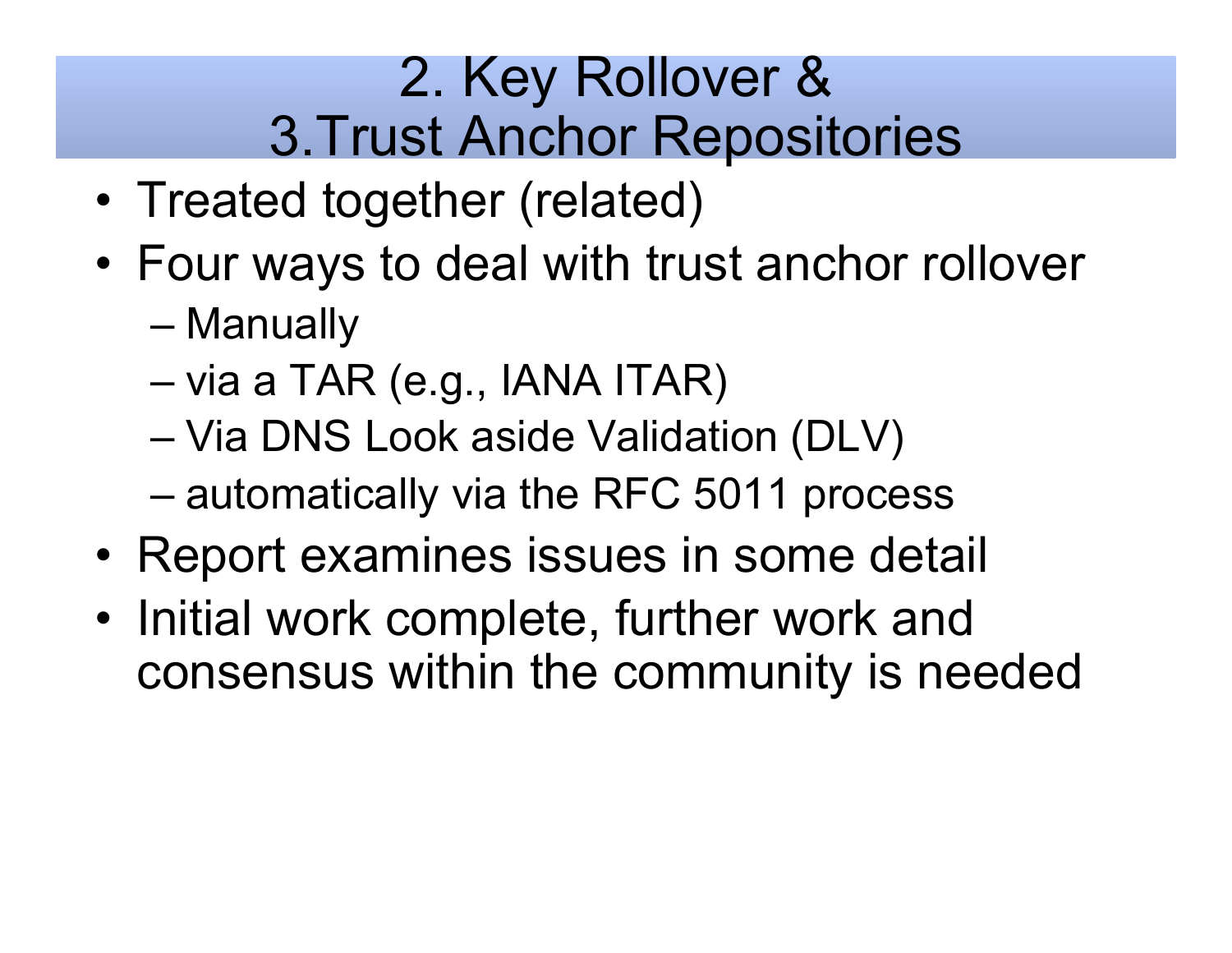## 4. Implementation and Deployment testing

- SAC035, Test Report: DNSSEC Impact on Broadband Routers and Firewalls
	- Laboratory testing of most popular 24 devices
	- Summary of results:
		- All 24 units could route DNSSEC queries addressed to upstream resolvers without size limitations.
		- Units that proxy DNS queries addressed directly to them exhibit varying degrees of success, especially when processing UDP encapsulated DNSSEC responses larger than 512 bytes
- SSAC report stimulated additional industry testing
- Further testing on enterprise and carrier grade "middle boxes" is appropriate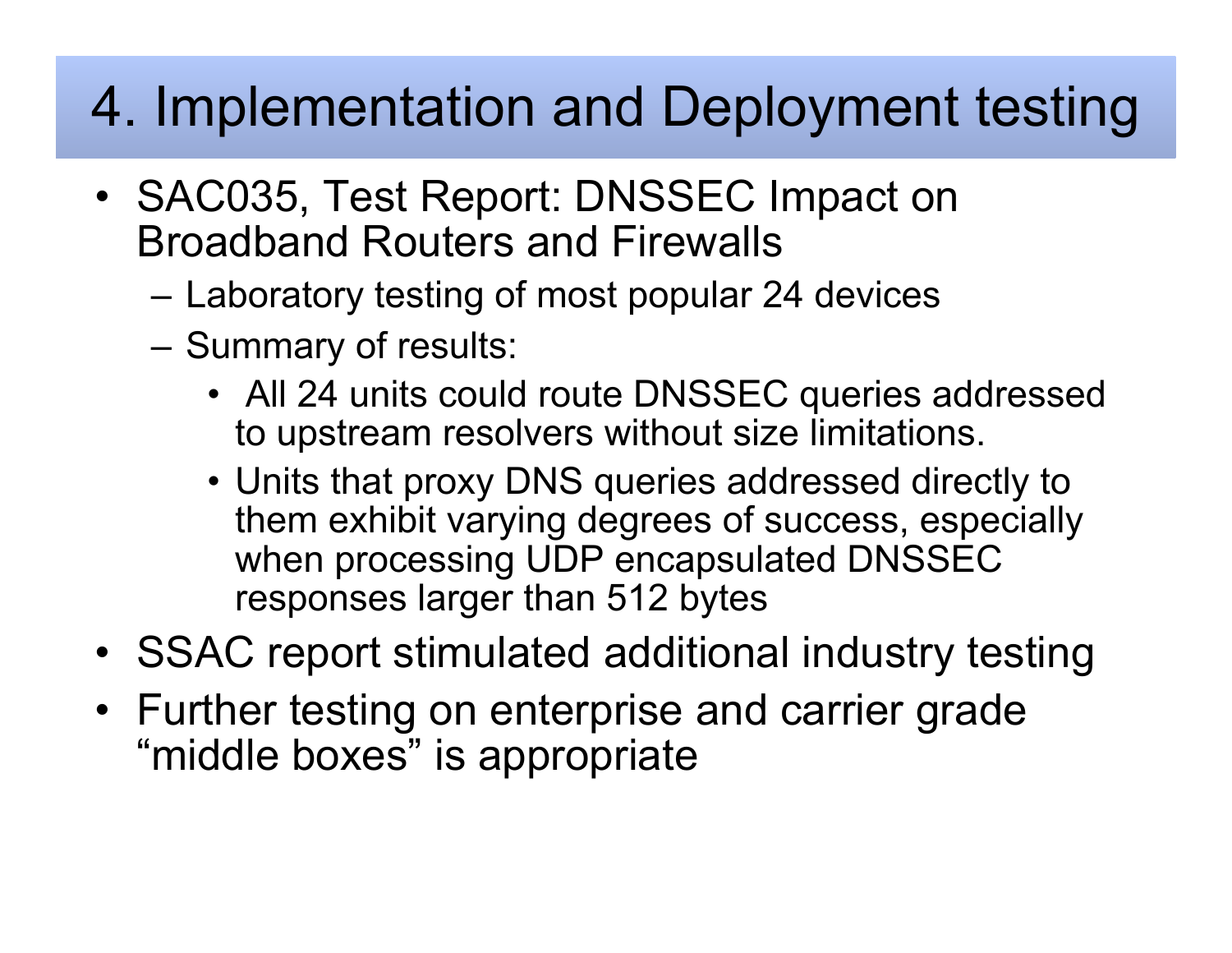## 5. Performance and error analysis

- Authoritative name servers
	- 5x to 10x increase in memory footprint
	- 2x to 5x increase in answer size
	- Negligible increase in computation time
- Validating resolvers
	- Less complete data
	- Initial experience from Comcast, among others, shows no problems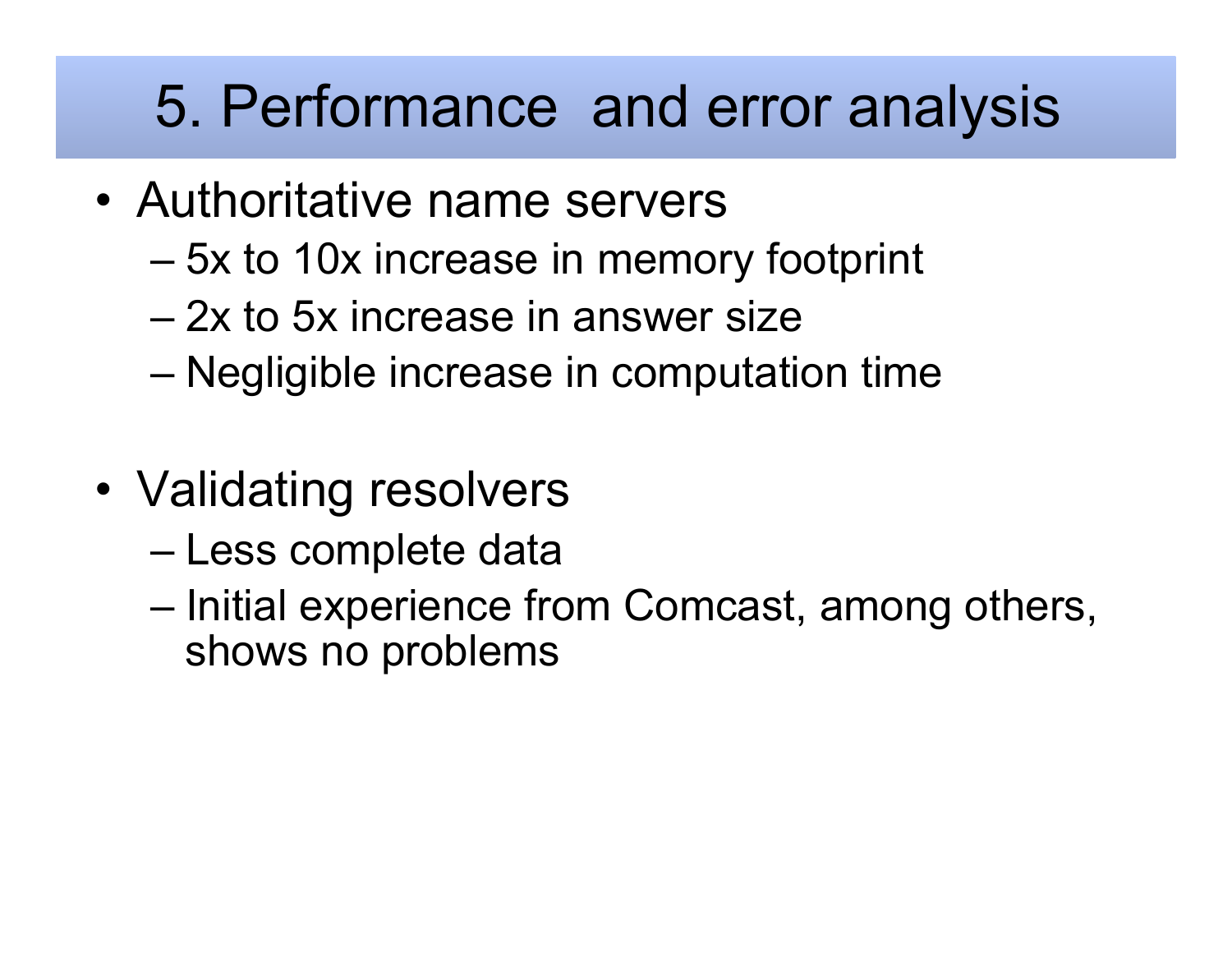# 6. End User Application Support

- No formal survey performed as yet
- Open source DNSSEC validation libraries and patches available for Linux, BSD, etc. for
	- Web browsers
	- Email clients and servers
	- FTP
	- IP security (IPSec clients)
	- Secure Shell
- Windows 7 and 2008 R2 DNS client will support a non-validating security-aware stub resolver
	- Lack of availability of stub resolver for current Windows Operating Systems inhibiting adoption by 3rd party application developers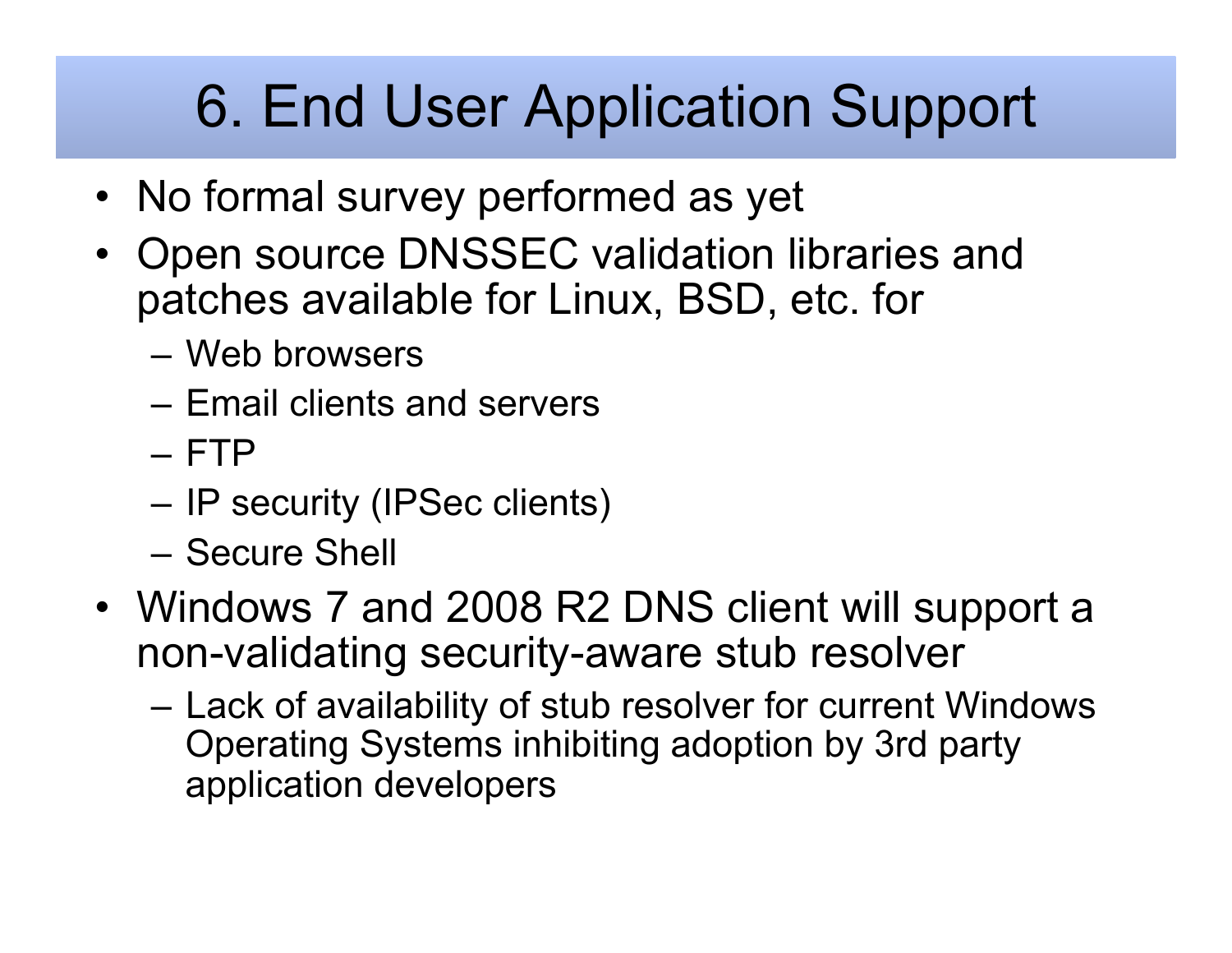## Deployment Scenarios



Case 2: Validation is performed by endpoint running a validating recursive resolver



Case 3: Validation is performed by validating endpoint via recursive resolver

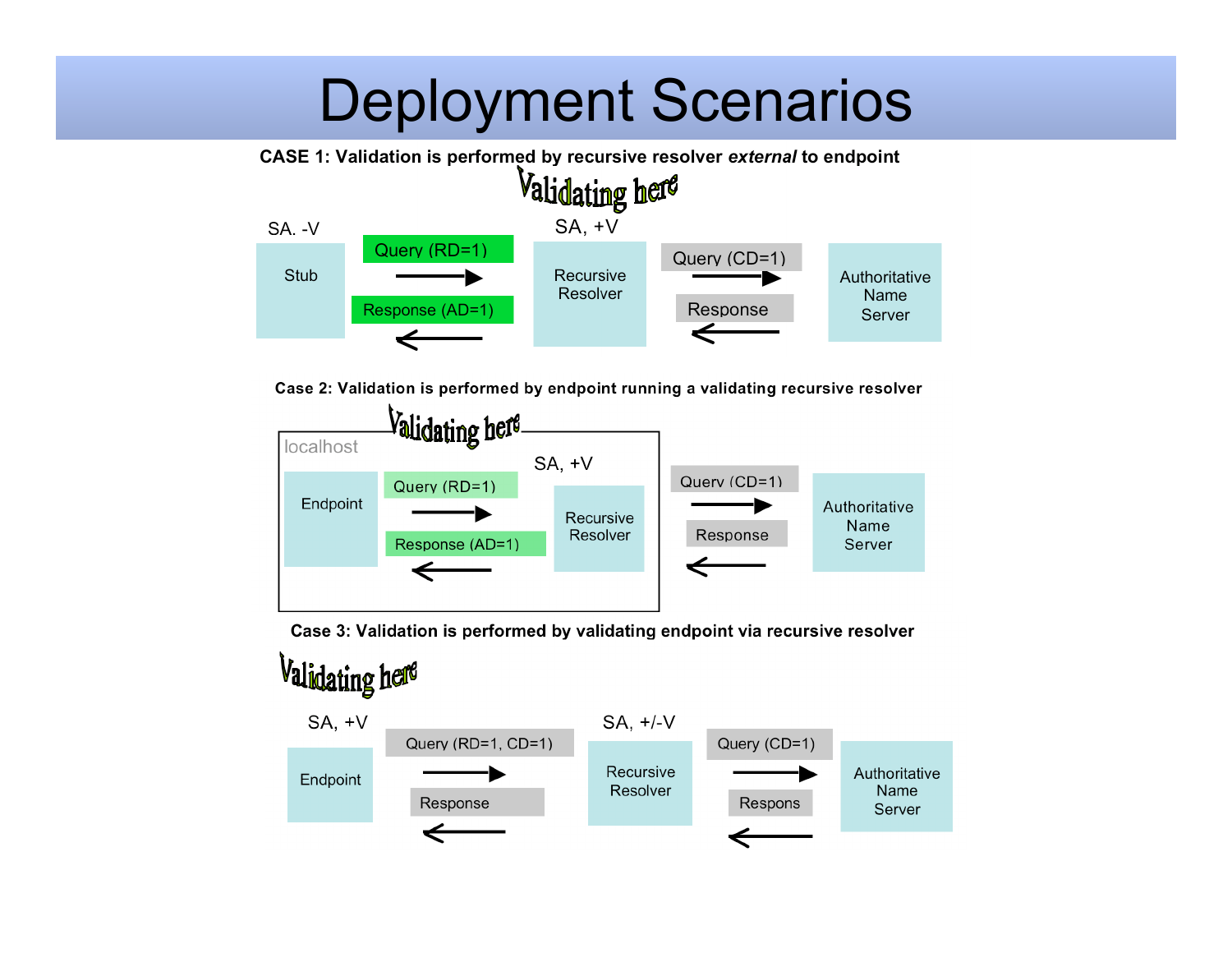#### 7. Availability of DNSSEC name server platforms

- SAC 030, Survey of DNSSEC Capable DNS Implementations
- Responses from commercial developers (represents preponderance of installed base)
	- 11 of 17 products now support DNSSEC.
		- 8 products can host a signed zone and return DNSSEC metadata
		- Key management tools are available for 10 of the 11 products
		- DNSSEC-aware utilities are available for 8 products.
		- All 11 products support RSA/SHA1 and DSA signatures
		- 8 products support more than this minimum set
		- Five products supported NSEC3
	- 3 commercial manufacturers indicated they would support DNSSEC by 1<sup>st</sup> quarter 2009
		- (in process of confirming)